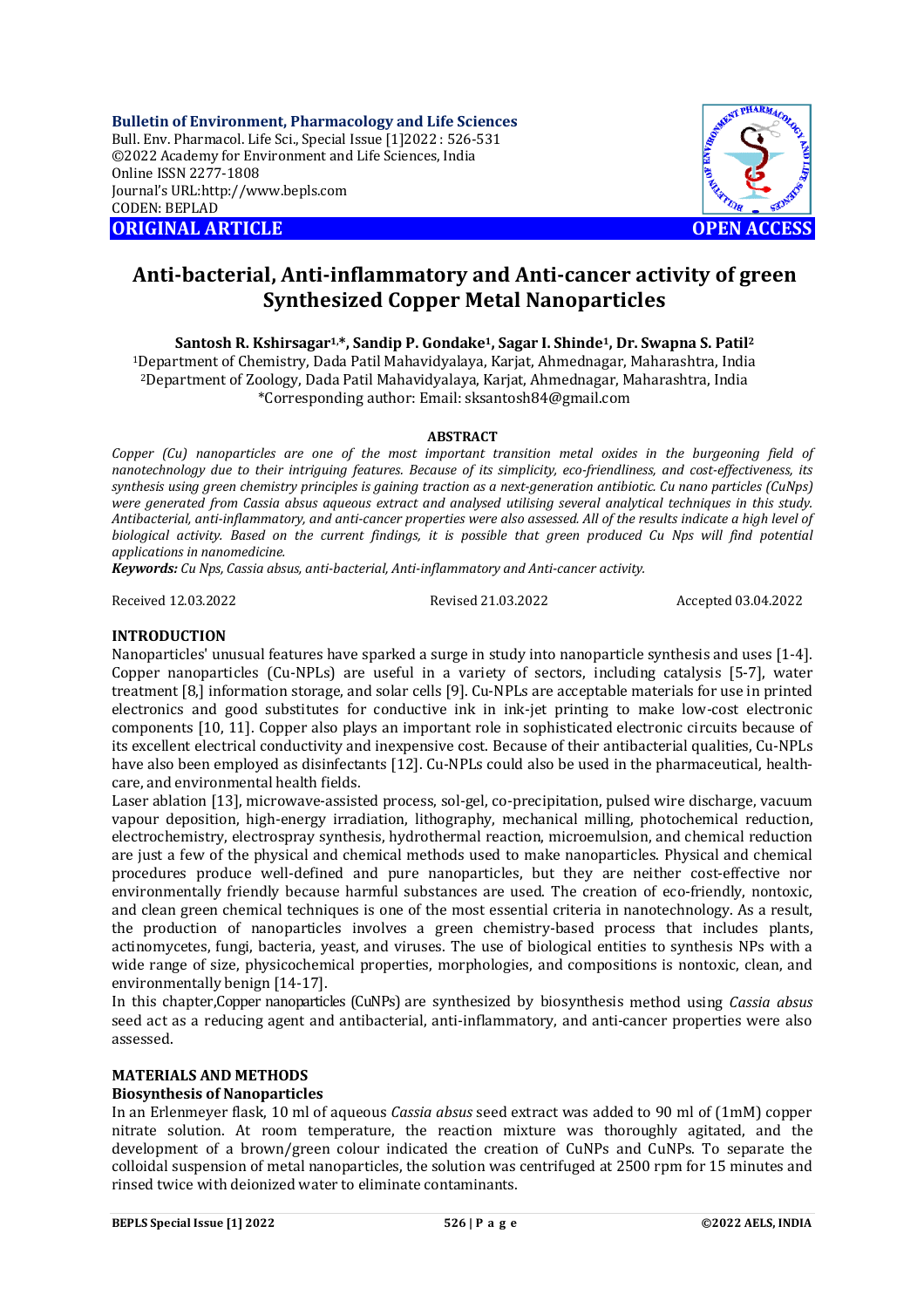### **Characterization of Nanoparticles**

The biosynthesised metal nanoparticles were spectroscopically characterized using UV-Visible Spectroscopy (Jasco V670 Spectrophotometer), Fourier Transformed Infrared Spectroscopy (FTIR SHIMADZU). The morphological characteristics of the CuNPs were analyzed using microscopic techniques such as Scanning electron microscopy (SEM ZEISS EVO18).

## **Biological potential of the Nanoparticles**

### **Anti-inflammatory activity**

In 100 ml of distilled water, 2 g of dextrose, 0.8 g of sodium citrate, 0.05 g of citric acid, and 0.42 g of NaCl were combined to make Alsever solution. The prepared Alsever solution and fresh human blood were then combined and centrifuged for 15 minutes at 3000 rpm. The coagulated blood cell was collected and cleaned three times with isosaline after centrifugation (0.85 percent pH 7.2). Induced human erythrocyte haemolysis was investigated using these blood cells and CuNPs.Different concentrations (0-50 μg/ml) of NPs were combined with 5 ml of hypotonic (10 mM sodium phosphate 50 mM NaCl) buffered solution with RBC erythrocyte blood cells (100 l). At 28o C, blood cells containing NPs were treated for 10 minutes with the hypotonic solution (room temperature). The aforementioned solution was centrifuged for 10 minutes at 3000 rpm after incubation. A UV spectrophotometer was used to assess the absorbance of the supernatant solution at 560 nm. The proportion of activity was calculated using the algorithm below.

% activity =  $\frac{\text{The optical density of the test sample}}{\text{The optical density of control}} \times 100$  ------- (1)

### **Anti-cancer activity**

Cellular viability and proliferation assays, which include cytostatic and cytotoxic drugs, are widely employed to evaluate the efficacy of proposed anti-cancer treatments. The number of healthy cells in a population is referred to as cellular viability. The ability of healthy cells to divide and procreate is referred to as cellular proliferation. As a result, cell viability and cell proliferation assays are used to determine the number of healthy cells in a population and/or the rate of cell growth. This is done by assessing cell activity markers such metabolic activity, the number of cells present or divisions within the population, ATP production, or DNA synthesis. Colorimetric, binding, and staining tests are frequently used to quantify these properties. However, using these methods alone, it can be difficult to discern between cytotoxicity and cytostasis, resulting in unclear cell survival statistics. The adenosine triphosphate-based tumour chemosensitivity assay (ATP-TCA) or laser scanning cytometry are frequently used to distinguish these effects.

### **Anti-bacterial activity**

Plant extracts were tested for antimicrobial activity using the agar well diffusion method in Mueller Hinton Agar (MHA) plates. *Klebsiella pneumoniae* and *S. aureus* were inoculated in Nutrient broth and incubated overnight at 37 C to adjust the turbidity to 0.5 McFarland standards, yielding a final inoculum of 1.5 108 CFU/ml. Using standardised microbial culture broth, the MHA plate was lawn cultivated. Dimethyl Sulfoxide was used to create plant extracts at a concentration of 50 mμg/ml (DMSO). Using a sterile cork-borer, six 6 mm wells were drilled in the inoculation material (6 mm).Positive control Ciprofloxacin was added to each well at 30 μg/ml extracts from various plants. It was allowed to diffuse for 30 minutes at room temperature before being incubated at 37 C for 18-24 hours. Plates were examined after incubation for the formation of a clear zone around the well, which correlates to the antibacterial activity of the substances studied. The zone of inhibition (ZOI) was measured in millimetres.

# **RESULT AND DISCUSSIONS**

### **Characterization of metal nanoparticles UV-Visible analysis**

UV-Vis spectroscopic analysis showed the presence of absorption peak at 267 nm [Fig. 1] which confirmed the formation of the CuNPs. The spectrum depicted the *Cassia absus*seed extract mediated bio reduction of the Cu(2+) to Cu(0). The obtained result is in agreement with *Shewanella loihica* mediated biosynthesis of CuNPs.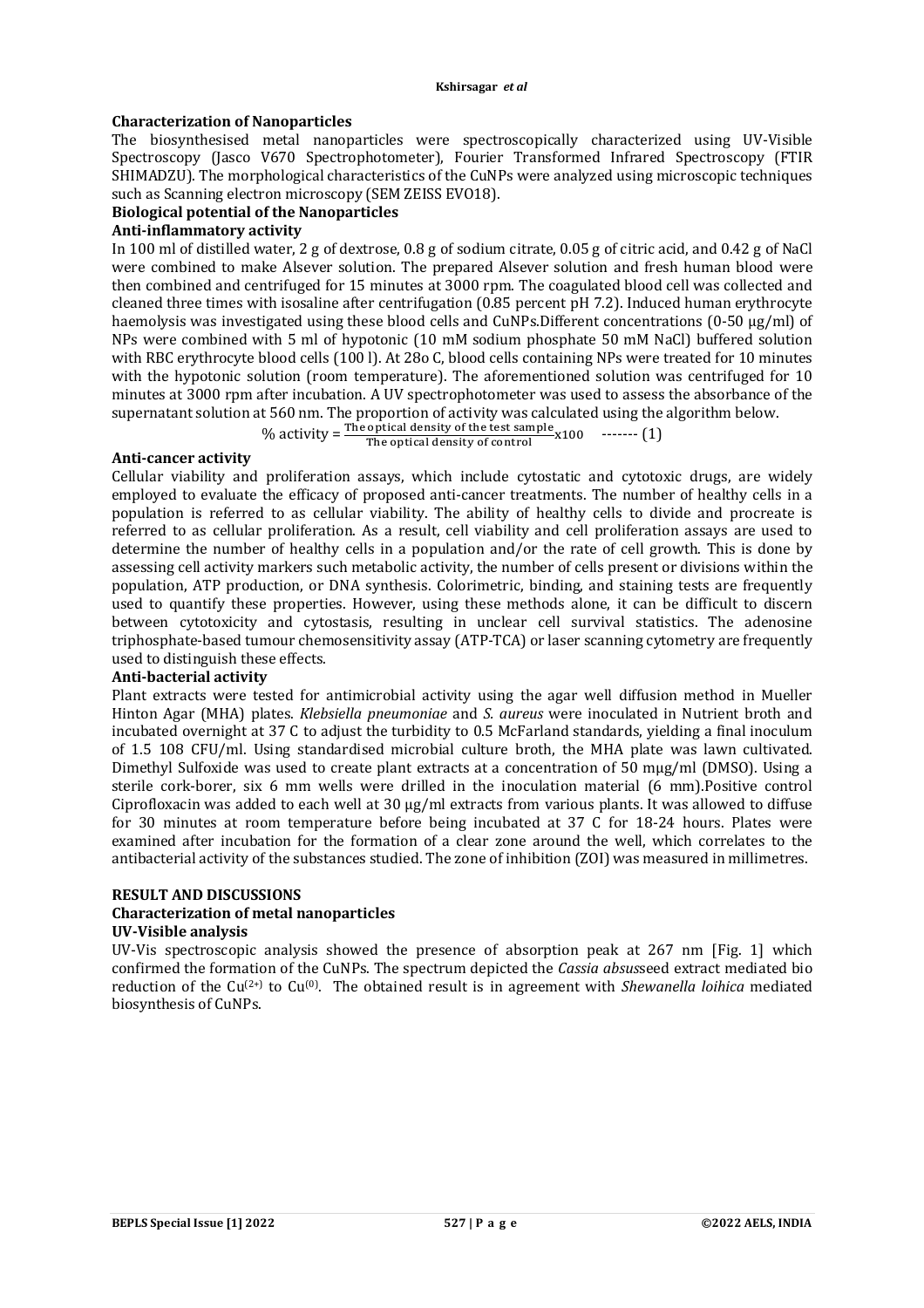



**Fig.1. UV-Visible analysis of** *Cassia absus* **seed mediated synthesis CuNPs**



**Fig.2 FTIR analysis of** *Cassia absus* **seed mediated a) CuNPs b)CuNPs**

The IR spectra investigated [Fig 2] for the mushroom extract and CuNPs revealed the absorption peaks at (i)  $3286 \text{ cm}^{-1}$ ,  $2923 \text{ cm}^{-1}$ ,  $2777 \text{ cm}^{-1}$ ,  $1660 \text{ cm}^{-1}$ ,  $1434 \text{ cm}^{-1}$ ,  $1153 \text{ cm}^{-1}$ , confirm the OH group of alcohols and phenols ,C-O group of carboxylic acid group); C=O stretching of carboxylic acid group, C-OH vibrations of the protein/polysaccharide. The peak intensities of the IR spectra of the aqueous extract of *Cassia absus* seed and the biofabricated CuNPs were found to be significantly different. There were significant differences in the signal strength of these peaks between the *Cassia absus* seed extract and the CuNPs, implying that bio molecules like phenols, carboxylic acids, and polysaccharides present in the *Cassia absus* seed aqueous extract played an important role in the reducing agent for the CuNPs synthesis. **SEM-analysis**



**Fig.3. SEM, analysis of** *Cassia absus* **seed mediated CuNPs**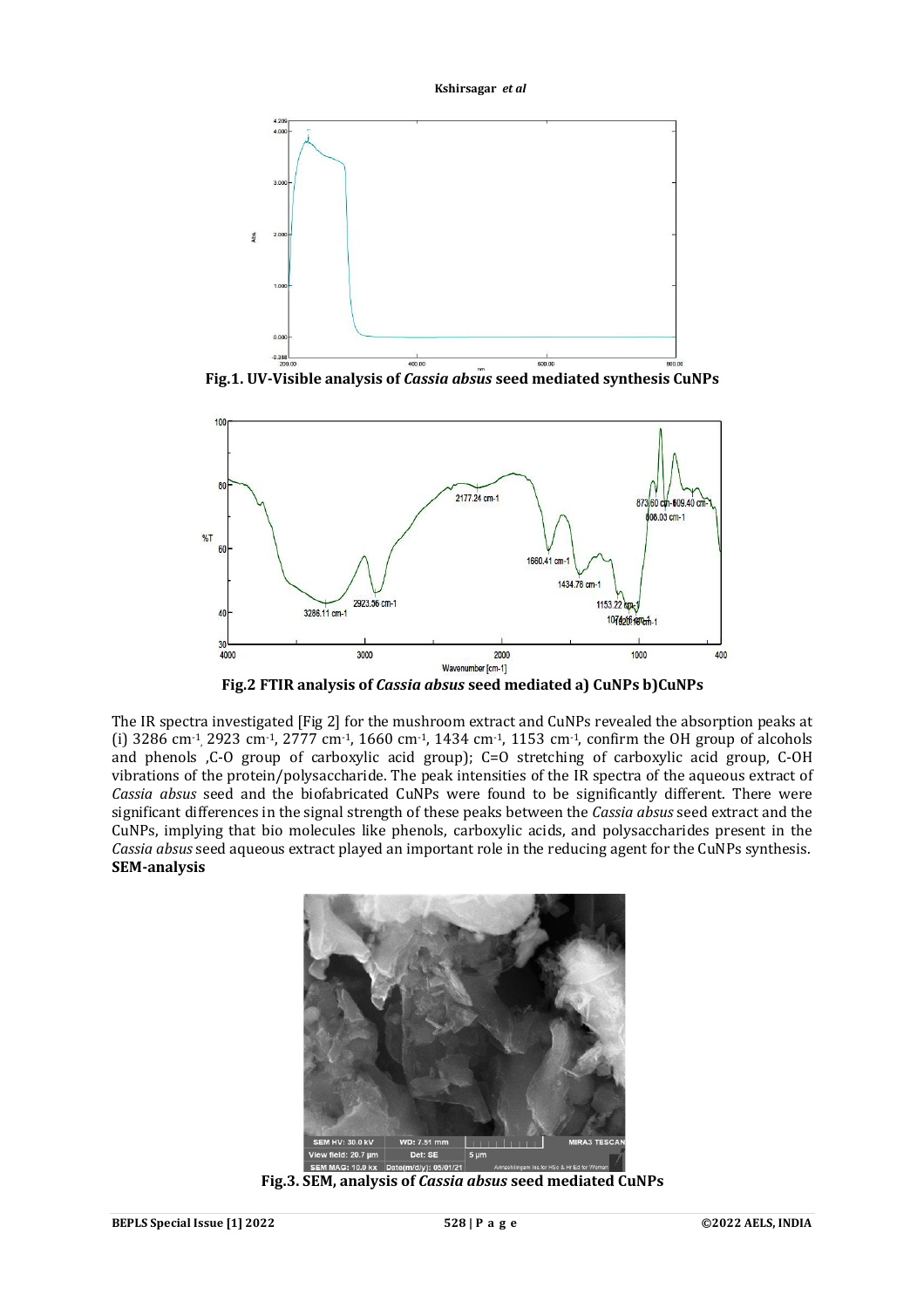Figure 3 shows a SEM image of *Cassia absus* seed mediated copper nanoparticles. CuNPs were seen as an agglomerated structure. Agglomeration could be caused by the hydroxyl groups found in *Cassia absus* seed. The elemental composition was investigated using the energy dispersive spectrum (EDAX). The presence of Copper is confirmed by the peak in the EDAX spectrum.

### **Biological Applications:**

### **Anti-inflammatory activity**

CuNPs mediated by mushrooms were studied for their anti-inflammatory properties. Figure 4 shows the percentage of RBC stabilisation by biosynthesized CuNPs. The oxidation of haemoglobin and the rupturing of the human RBC membrane occurred when RBC cells were placed in a hypotonic solution. Lipid peroxidation then causes free radical generation in burst cells. *Cassia absus* seed extract mediated CuNPs were thought to have anti-inflammatory properties through stabilising the RBC membrane.The RBC membrane stabilisation data revealed a concentration range of 10–100 μg/ml. CuNPs had the highest inhibition of 98 percent at 100 μg/ml. Finally, even at a concentration of 10 g, the biosynthesized CuNPs showed efficient RBC membrane stability. CuNPs contain bioactive components such as flavonoids and phenolic compounds, which have anti-inflammatory properties.



**Fig. 4: Anti-inflammatory activity of CuNPs**

### **Anticancer activity**

When mushroom-mediated CuNPs were tested against SW620 colon cancer cell lines, they displayed dose-dependent cytotoxicity (20 to 100 μg/ml) (Fig.5b). At modest concentrations of CuNPs (25 μg/ml), maximum cell viability (98%) was found. At high concentrations (100  $\mu$ g/ml), however, the viability of SW620 cells dropped by up to 82 percent. When copper nanoparticles were put into the MTT experiment, they caused morphological alterations in SW620 cancer cell lines, but no morphological changes were found in untreated SW620 cancer cells. At a maximal concentration of 100 μg/ml, copper nanoparticles were less harmful to SW-620 colon cancer cells. After 24 hours, cell mortality rates of 44.3 and 82.97 percent were observed at varied concentrations of nanoparticles, such as 25 and 50 μg/ml.



**Fig.5. Anticancer activity of** *Cassia absus* **seed mediated CuNPs**

### **Anti-bacterial activity**

The antibacterial and antifungal curative efficacy of green produced CuNps was investigated using the agar well diffusion method, which was consistent with prior research. 20,41 CuNps' antibacterial activity was measured in zones of inhibition against *Klebsiella pneumoniae* and *Staphylococcus aureus* (ZoI).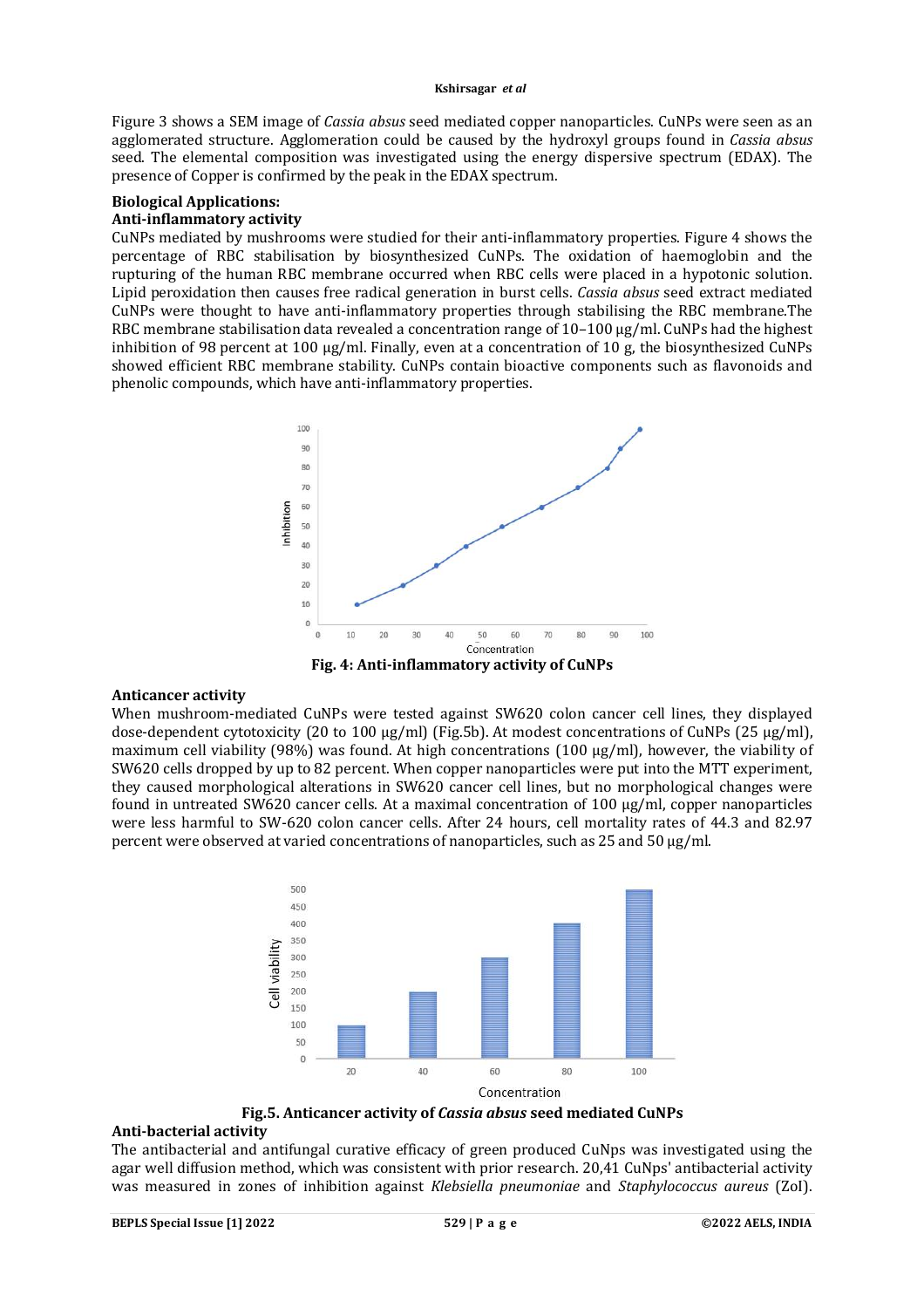CuNps efficacy was shown to be considerable for all strains when compared to the standard treatment (Fig 6), with p p0.0001 in most cases. With a 21.37 mm zone of inhibition, the most efficacy was reported against *Klebsiella pneumoniae* and *S. aureus*.In bacteria, the zone of inhibition has been observed. The cell wall of bacteria, on the other hand, is comprised of peptidoglycan (a polymer containing sugars and amino acids), which is less rigid and allows CuNps to pass through easily. Furthermore, CuNps' antibacterial activity was found to be more effective against *Klebsiella pneumoniae* and *S. aureus* than other bacterial strains. CuONps penetrate within the bacterial cell due to alterations in membrane shape, which dramatically increases cell permeability and affects transport over the plasma membrane, resulting in cell death, according to previous research.



Figure 6. Anti bacterial activity of the Cu-Nano particles synthesis from *Cassia absus*seed.

### **CONCLUSION**

Antibacterial, anti-inflammatory, and anti-cancer properties of green produced CuNps were investigated. All of the findings indicate that biological activity is high. Furthermore, the current research allows researchers to not only create pilot-scale procedures for sustainable nanoparticle synthesis from natural resources using a simple method, but also to test their antibacterial and antiviral properties. In comparison to other nanometals, there are very few research on microbial interactions with copper nanoparticles. They could open up new possibilities in the realm of nanomedicine by investigating the mechanisms of interaction of CuO Nps on long-term antibacterial efficacy.

## **CONFLICT OF INTEREST**

The authors report no conflicts of interest in this work.

### **ACKNOWLEDGMENTS**

The authors gratefully acknowledge the Central Instrumental Facility, Savitribai Phule, Pune University, Pune, India and DST - FIST sponsored Central Instrumentation Laboratory, Dada Patil.

### **REFERENCES**

- 1. Schröfel A., Kratošová G., Šafařík I., Šafaříková M., Raška I., Shor L.M. (2014).Applications of biosynthesized metallic nanoparticles – a review. *Acta Biomater.* 10:4023–4042.
- 2. Peralta-Videa J.R., Huang Y., Parsons J.G., Zhao L., Lopez-Moreno L., Hernandez-Viezcas J.A., Gardea-Torresdey J.L. (2016). Plant-based green synthesis of metallic nanoparticles: scientific curiosity or a realistic alternative to chemical synthesis? *Nanotechnol. Environ. Eng.* ;1:4.
- 3. Vaseghi Z., Nematollahzadeh A., Tavakoli O. (2017). Green methods for the synthesis of metal nanoparticles using biogenic reducing agents: a review. *Rev. Chem. Eng. 8-16.*
- 4. Rafique M., Shaikh A.J., Rasheed R., Tahir M.B., Bakhat H.F., Rafique M.S., Rabbani F. (2017). A review on synthesis, characterization and applications of copper nanoparticles using green method. *Nano,* 12:1750043.
- 5. Nasrollahzadeh M., Sajadi S.M. (2015). Green synthesis of copper nanoparticles using Ginkgo biloba L. leaf extract and their catalytic activity for the Huisgen [3+2] cycloaddition of azides and alkynes at room temperature. *J. Colloid Interface Sci.* ;457:141–147. .
- 6. Issaabadi Z., Nasrollahzadeh M., Sajadi S.M. (2017). Green synthesis of the copper nanoparticles supported on bentonite and investigation of its catalytic activity. *J. Clean. Prod.* 142:3584–3591
- 7. Yao, Q., Lu, ZH., Zhang, Z. *et al.* (2014). One-pot synthesis of core-shell Cu@SiO<sup>2</sup> nanospheres and their catalysis for hydrolytic dehydrogenation of ammonia borane and hydrazine borane. *Sci Rep* **4,** 7597. <https://doi.org/10.1038/srep07597>